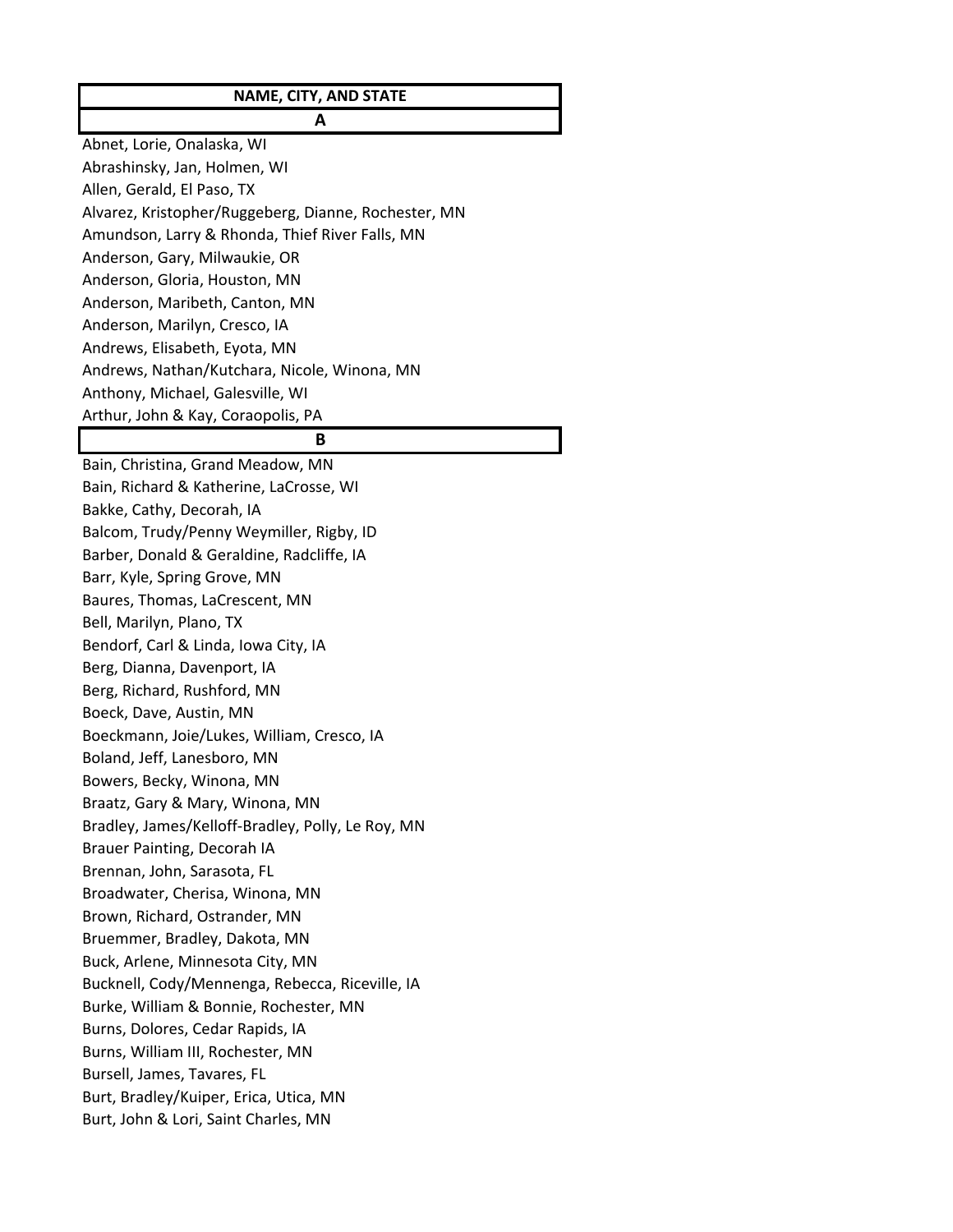Buxengard, Kristine, Spring Grove, MN

**C** Calitz, Johannes & Yolanda, Lewiston, MN Carstenbrock, Raymond, Buffalo City, WI Christie, Lance & Bonnie, Utica, MN Claussen, Scott, Hollandale, MN Clements, Laurie/Hurst, Laurie, Cresco, IA Conrad, Sara/Erbes, Mike, Marion, IA Cordes, Carol, Houston, MN Corey, Jean, Lynnwood, WA Cripps, Sandy, Farmington, MN Cruse, Michael, Mabel, MN

### **D**

Dahle, Ingvald Estate/Dahle, John, Houston, MN Danielson, Diane, LaCrescent, MN Danielson, Nancy, LaCrescent, MN Davis, Andrew & Cindy, LaCrosse, WI Day, Arlene, Ogden, UT DeBlieck, Thomas, Tracy, MN DeNardis, Michael, Rapid City, SD Dillinger, Rocky & Kathy, Lawrenceville, IL Dobosenski, Thomas, Maple Grove, MN Dolan, Patrick/Koehn, Judy, Falcon Heights, MN Donlan, Tanya, Decorah, IA Dos Santos, Pedro/Lanston, Cara, Decorah, IA Drewelow, Ronald, Mason City, IA Duffert, McClain & Kathryn, Decorah, IA Dunbar, Bruce/Wieser, Jan, Winona, MN Dyson, Thomas & Sharon, Becker, MN **E** Ebertowski, Thomas, Utica, MN Ellingson, Jeffrey, Stewartville, MN

Ellingson, Lester, Lawler, IA Engle, Terry Estate, Tomah, WI Erding, Cate, Chester, IA Ewalt, Ray & Ruth, Cresco, IA

## **F**

Fischer, Crystal/Strong, Daniell II, LaCrescent, MN Flaig, Thomas & Krista, Lanesboro, MN Floerchinger, Evelyn Trust, New Hampton, IA Fogel, Jerry, Saint Peter, MN Franke, Christian/Clarke, Tracy, Cresco, IA Fugate, Everet, Medaryville, IN

### **G**

Gallentine, O R, Lake City, MN Glover, Teah, Winona, MN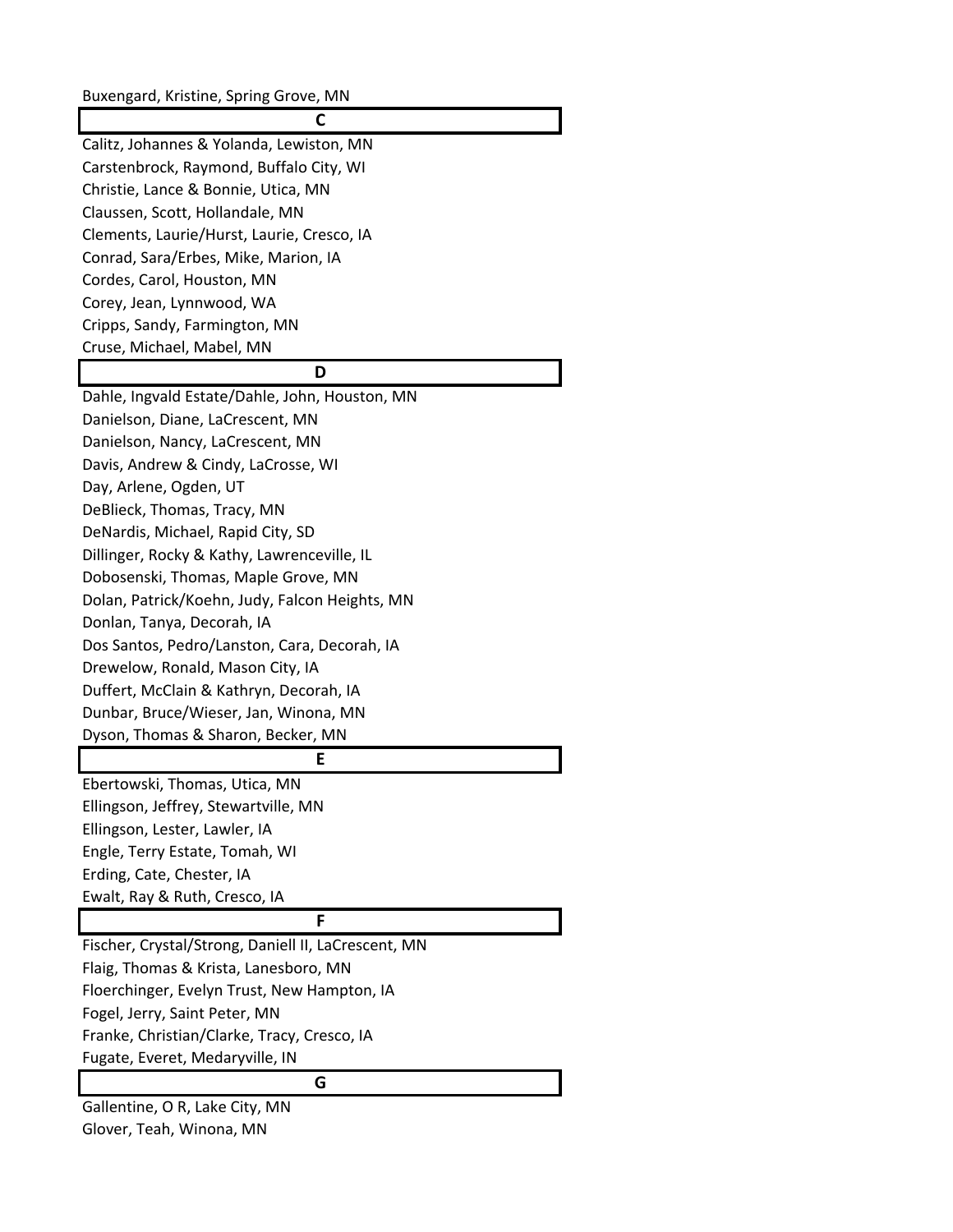Godfrey, Ed & Donna, Davenport, IA Golish‐Turnmire, Sarah, Saint Charles, MN Gonzalas, Eddie/Olvera, Alejandro, Winona, MN Gray, Thomas, Glendale, AZ

# **H**

Hackman, Michael, Waucoma, IA Hall, Scott, Chrisholm, MN Halverson, Diane, Winona, MN Hanf, Jesse, Rochester, MN Hansen, Lynette, Winona, MN Hansen, William, Minneapolis, MN Hardy, James, Lyle, MN Hare, Joslyn, Rochester, MN Harms, Edward & Donna, Harmony, MN Hatleli, Thomas, Lanesboro, MN Haug, Jonathan, Preston, MN Hayes‐Hall, Edward, Prairie Du Chien, WI Haynes, Walt, Cresco, IA Hazuga, Chris & Jamie, El Mirage, AZ Headington, Paul Estate, Decorah, IA Hegg, David, Calmar, IA Heintz, Kevin, Browsville, MN Helm, Scott & Lynette, Canton, MN Hemmelman, Tiffany, Winona, MN Hendrickson, James & Mary, LaCrosse, WI Herbst, Aaron, Brownsville, MN Hernandez, Steve, Decorah IA Hershberger, Aaron, Canton, MN Hershberger, Andrew & Lizzie, Canton, MN Hershberger, Yost, Canton, MN Hillesland, Glen, Ames, IA Hoffmaster, Howard & Nancy, Merrillan, WI Honeychuck, Nancy, Spring Valley,MN Howe, Bryce/Horsman, Charlotte, Spring Valley, MN Huff, Michael, Winona, MN Hughes, Arnold & Carol, Cresco, IA Hultgren, Brandi, Colwell, IA Huinker, Effie, Ossian, IA Hunter, Brad, West Salem, WI **I**

Irvin, Adrian Estate/Story, Robert, Cresco, IA Iverson, Matthew, Winona, MN

### **J**

Jacobson, Joyce, Harmony, MN Jankowski, Larry, LaCrosse, WI Jansen, M Kris/Simcox, Patricia, LaCrescent, MN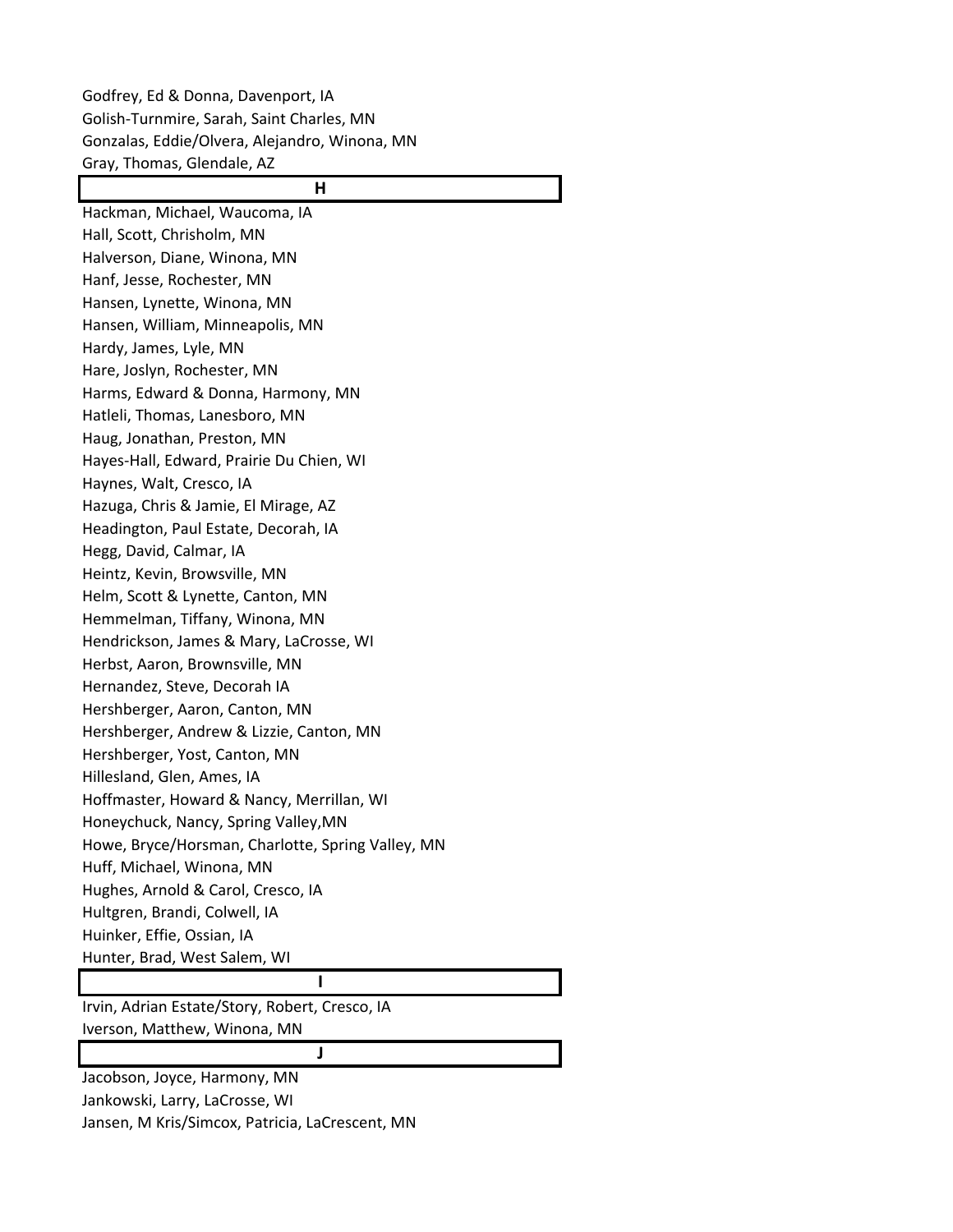Johnson, Kasey, Caledonia, MN Johnson, Scott, Preston, MN Jones, Ed, LaCrosse, WI Jones, Jeromy, Lime Springs, IA Jonett, Zachary/Nowman, Elizabeth, De Soto, WI Jorgenson, Jared, Winona, MN Jorgenson, Sue, LaCrescent, MN

# **K**

Kalke, Larry, Mason City, IA Kaminski, Jason, Onalaska, WI Kaski, Linda, Rushford, MN Kellogg, Ross & Jennifer, New Hampton, IA Kerns, Lynn & Beverly, Ridgeway, IA Kielb, Rick & Jackie, Perryton, TX Kilger, Albert, Brownsville, MN Kilpatrick, Clark, Dorchester, IA Kimber, Evan/Botkin, Alyssa, Elma, IA Kinney, Angela, Brownsville, MN Klimesh, Joe, Calmar, IA Konkel, David, Spillville, IA Krambeck, Terry & Jennifer, Cresco, IA Kramer, Joseph & Mae, Winona, MN Kramer, Thomas, Pleasant Hope, MO Kratt, William, LaCrosse, WI Krause, Jenelle, Rushford, MN Kruse, Mark & Karen, Ames, IA Kugel, Roger/Brown, Caron, Winona, MN Kuster, Dorothy, Houston, MN

#### **L**

Landman, L C Jr. & Sandra, Winona, MN Landsman, Todd, Houston, MN Lauritzen, Dale, Winona, MN Lea, Dana, Rushford, MN Lea, Orval, Rushford, MN Lee, Gary & Lina, Windom, MN Lee, Kent & Denise, Decorah, IA Legrand, Bill & Minday, Moscow, IA Leslie, Loren, Minnetonka, MN Lienau, Jim/Blasberg, Abby, Lawler, IA Lindmark, Robert & Christine, Crivitz, WI Lingen, Steven & Priscilla, Sleepy Eye, MN Lorenz, Ann, LaCrescent, MN Ludwig, William Estate, Elma, IA

# **M**

Makurat, Aleksandra, Hokah, MN Maroushek, Loretta/Hunt, Larry, Fountain, MN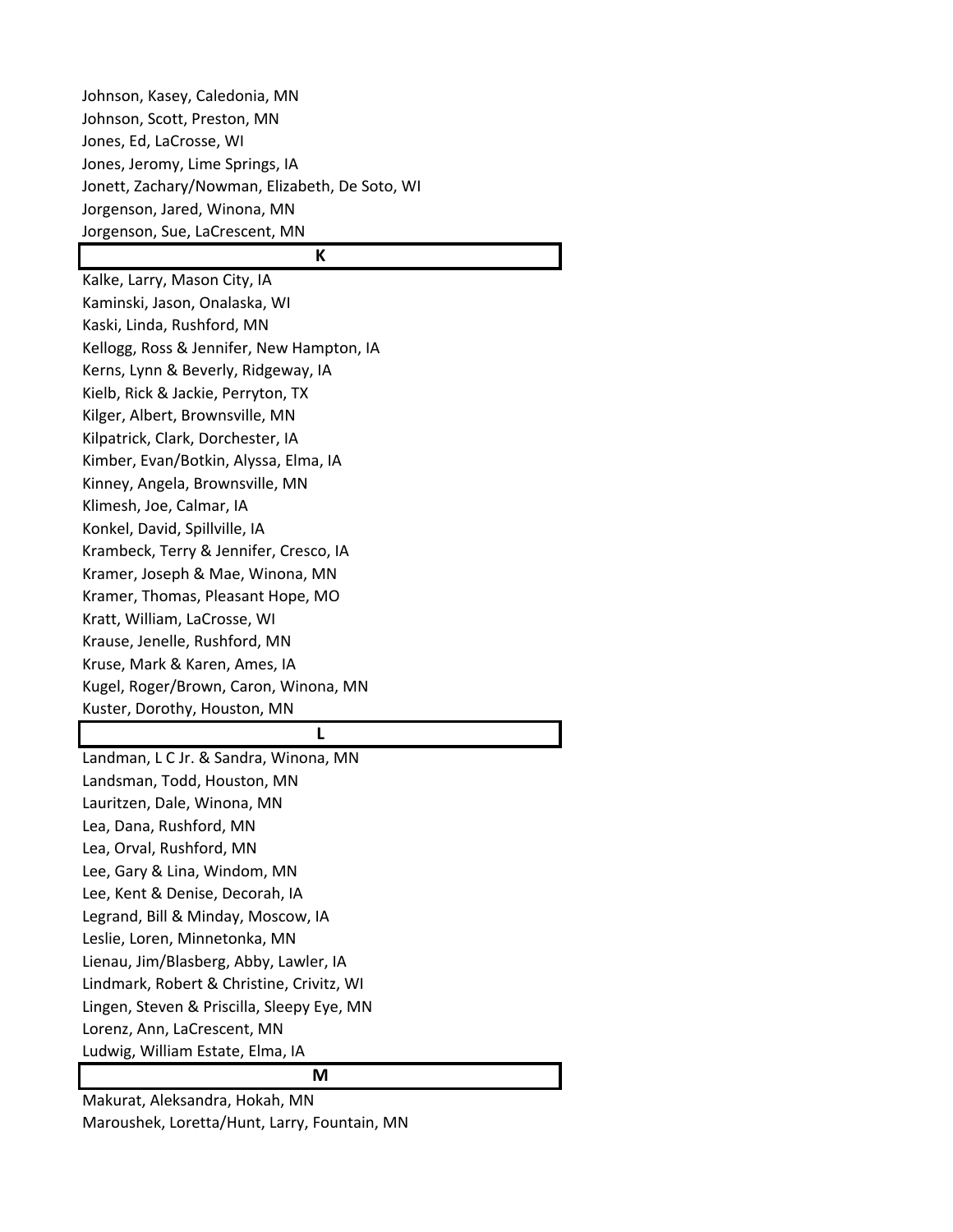Marsh, Deborah, Ossian, IA Martin, Anthony, Waterloo, IA Martin, Wilbur Estate/Martin Anthony, Waterloo, IA Mashak, Rebecca, Bristol, VT Mason, Randy, Spring Grove, MN Mathsen, Almore & Vivien, Spring, Grove, MN McCallson, Shawna, Preston, MN McCallum, Robert & W K, Rushford, MN McCann, John & Frances, Chatfield, MN McComb, Neil & Margaret, Quemado, NM McKinley, Murray, Rochester, MN Meisner, Troy & J N, Spring Valley, MN Meyer, Devonna, Kellogg, MN Mlsna, Brian, Brownsville, MN Molokken, Dan, Sherrill, IA Moore, William & Lynn, West Union, IA Morehouse, Dan & Patti, LaCrosse, WI Mundfrom, Eric, Spring Valley, MN Munsterman, Ron, Decorah, IA Musel, Stewart, Spring Valley, MN Musolf, Patricia, Rochester, MN **N** Naegle, Don & Mary, LaCrosse, WI Nelson, Alexandria, Rochester, MN Nelson, Charles, Winona, MN Nelson, Eric/Blair‐Nelson, Stacie, Winona, MN Nelson, Lester/Hageman, Steven, Hiawatha, IA Nelson, Steven, Frisco, TX

Nesset, Kenneth, Decorah, IA

Nightingale, Angela & Richard, Saint Joseph, MN

Noney, Christopher, Rochester, MN

# **O**

O'Connor, Lisa, Preston, MN O'Dell, Glen Estate/Canant, Chris, Decorah, IA O'Hanlon, Patrick, Saint Charles, MN Oland, Timothy & Beverly, Hill City, MN Olds, John & Denise, Clive, IA Oliver, Erica, LaCrescent, MN Oliver, William Jr. & Marge, Rochester, MN Olson, Leslie, Stewartville, MN Olson, Mark, LaCrescent, MN Olson, Paul, Billings, MT Olstad, Shane & Emilee, Onalaska, WI Onsgard, Bernice, Houston, MN Onsgard, Daniel, LaCrosse, WI Orvella, Willard, Decorah, IA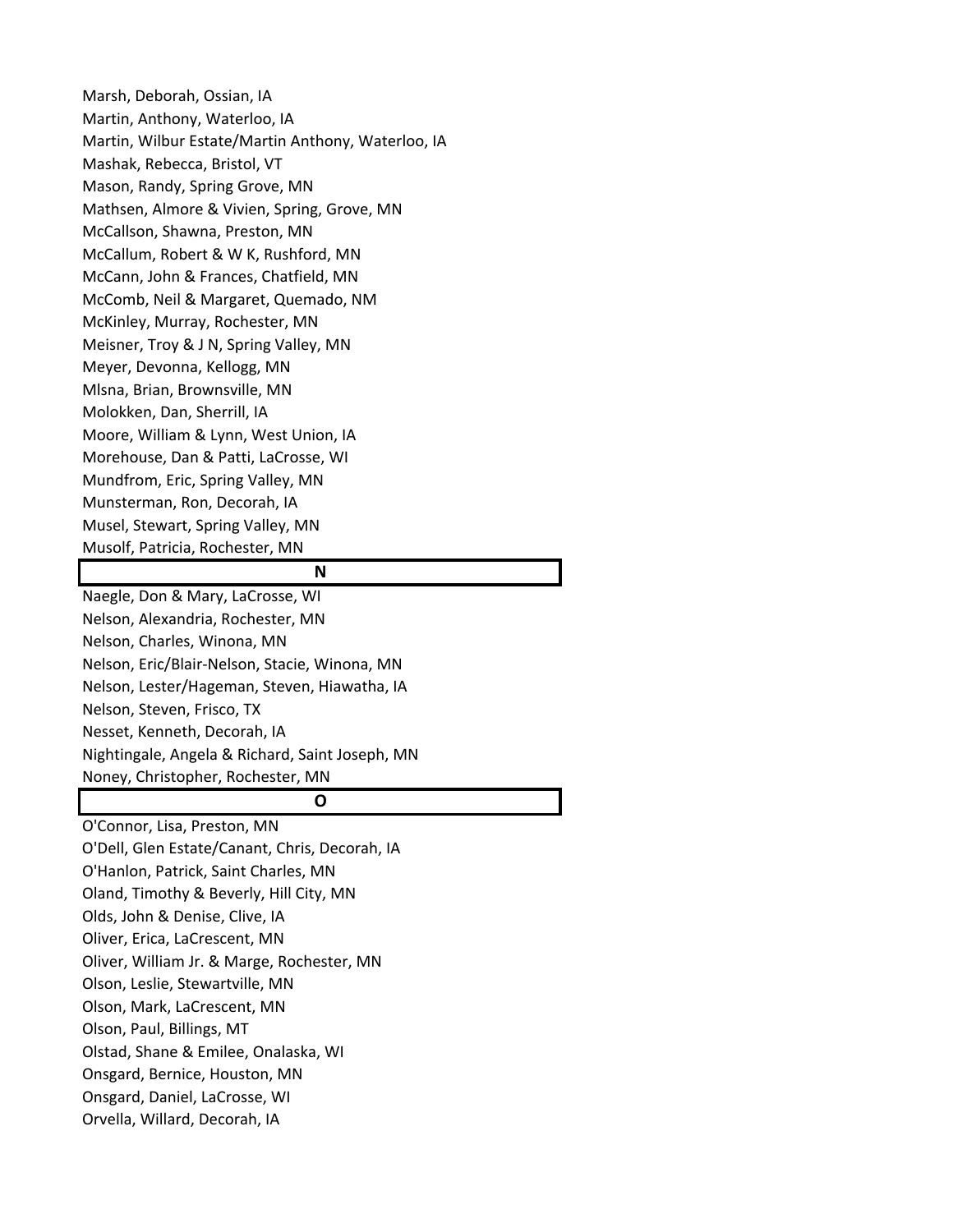| P                                               |
|-------------------------------------------------|
| Patterson, Earl, LaCrosse, WI                   |
| Paulson, Gordon & Denise, Rushford, MN          |
| Peter, James, Green Valley, AZ                  |
| Peterson, Tobie, Winona, MN                     |
| Pfeiffer, Daniel, LaCrosse, WI                  |
| Phillips, Donald, Chatfield, MN                 |
| Pigorsch, Jeff, LaCrosse, WI                    |
| Pitts, Jeff, Saint James, MO                    |
| Ploessl, Luke, Cassville, WI                    |
| Q                                               |
| Quist, John & Cheryl, Minneapolis, MN           |
| R                                               |
| Rasmussen, Terry, Rumney, NH                    |
| Reicks, Francis, New Hampton, IA                |
| Remick, Steven, Spring Grove, MN                |
| Roberts, Marsha/Zakostelecky, David, Cresco, IA |
| Roemen, Joseph, Eden Prairie, MN                |
| Rogich, Steven, Waunakee, WI                    |
| Rognholt, Levi & Holly, Sparta, WI              |
| Rollins, Mark, Caledonia, MN                    |
| Rotenberger, Gary, Calmar, IA                   |
| Roth, Pearl, Hokah, MN                          |
| Rouse, Mark, Port Orchard, WA                   |
| Ruiz, Martha, Racine, MN                        |
| Ryner, Jayson, Decorah, IA                      |
| S                                               |
| Sargeant, William, Cedar Falls, IA              |
| Sawyer, Kevin, New Hampton, IA                  |
| Scheidel, Marcie, Decorah, IA                   |
| Schiebstad, Hjalmer/Schiebstad, L, Houston, MN  |
| Schleich, Alan & Lisa, Mabel, MN                |
| Schoenfeldt, Dan, Charles, City, IA             |
| Schulte, Pat & Kim, Cresco, IA                  |
| Schulze, Jared, LaCrescent, MN                  |
| Schwickerath, Larry, New Hampton, IA            |
| Sears, Arland & Michelle, Calmar, IA            |
| Senn, Marsha, LaCrosse, WI                      |
| Shaw, Marcy, Mansfield, MO                      |
| Sholl, Jesse, Pekin, IL                         |
| Simon, Lucille, Brownsville, MN                 |
| Sims, Christine & Robert II, Decorah, IA        |
| Slaback, Lois, LaCrescent, MN                   |
| Smith, Don, Decorah, IA                         |
| Smith, Sara, Lanesboro, MN                      |
|                                                 |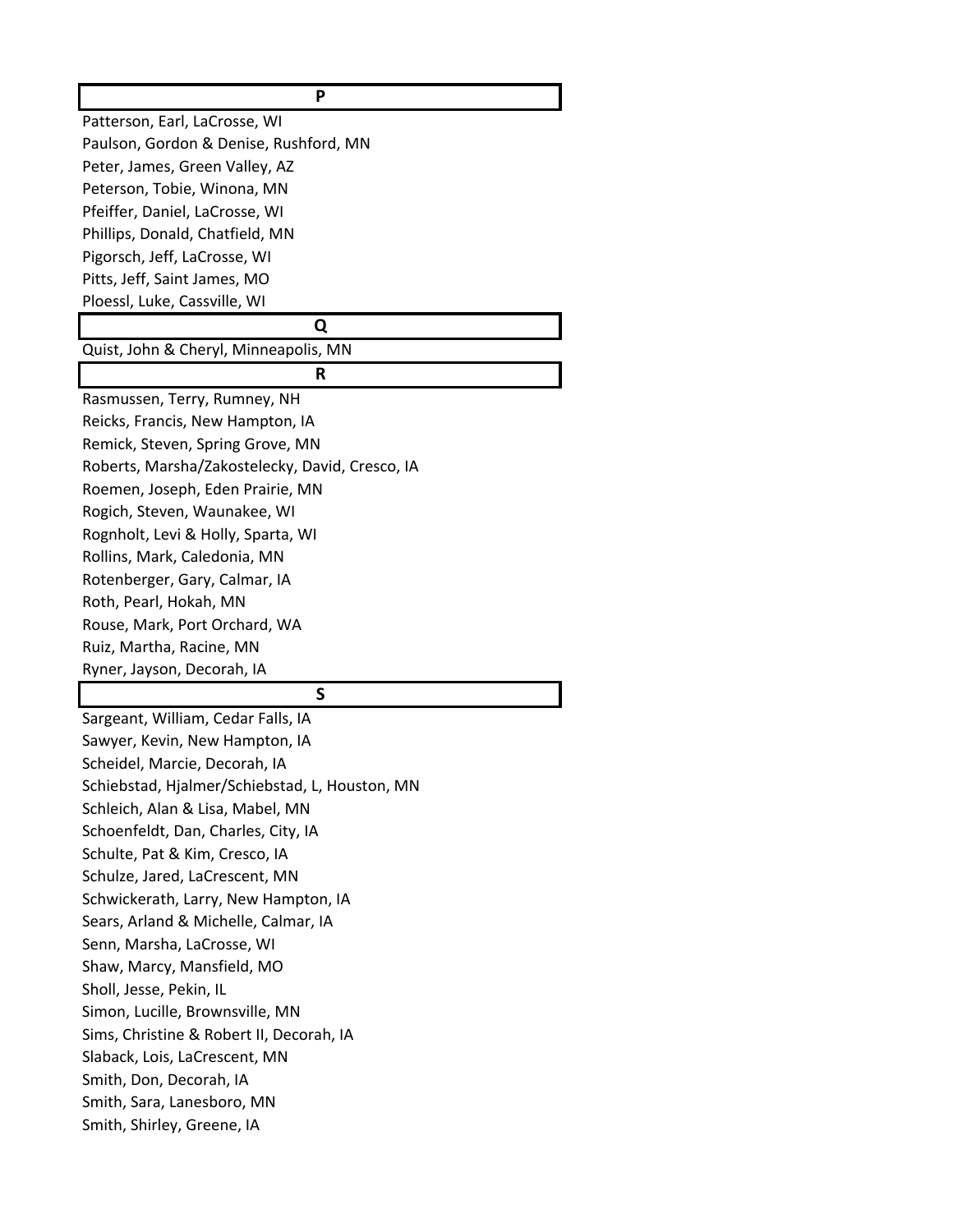Smith, Vieta, Elma, IA Sorem, Eldon, Winona, MN Sorlie, Dakota/Stevens, Madeline, Winona, MN Spaulding, Alan/Steil, Tim, Mounds View, MN St Mary, Jason, Onalasaka, WI Stark, John & LeAnn, Wichita Falls, TX Stevens, Jesse, Winona, MN Stevenson, Brian, Charles City, MN Storm, Alan, Dover, MN Stortz, Robert Estate/Stortz, Hazel, Decorah, IA Stoskopf, Lillian Estate/Iverson, Darlyene, Decorah, IA Stuckey, Robert, Lanesboro, MN Swarbrick, Kyle & Sarah, Onalasaka, WI Swartzentruber, Pete, Decorah, IA Swatek‐Briggs, Jennifer, Waterloo, IA Swatek, Raymond & Debbie, Cresco, IA Sweningson, Jeff, Winona, MN Swenson, Lee, St Louis Park, MN Swenson, Thelma Estate, Mabel, MN

### **T**

Tate, Walter/Flattum, Debbie, LaCrosse, WI Taylor, Samantha, Charles City, IA Tenge, Reynold Estate\Irma Tenge, New Hampton, IA Tesar, Colleen, Canadian, TX Thies, Mark & Debbie, West Union, IA Thompson, Mike & Annette, College Sta, TX Thomson, Marie Estate/Thomson, James, Punta Gorda, FL Thorson, Alan, Harmony, MN Tjostem, Dave Estate/Dobney, Kathryn, Jefferson, IA Torgerson, Julie, Mabel, MN Torgerson, Stanley, Mabel, MN Trudeau, Amy & Brent, Red Lake Falls, MN **U** Utley, Ronald, Sioux Falls, SD **V** Vale, Helen, Rochester, MN Vaubel, Eugene Estate/Vaubel, Kent Vincek, Jean, Elgin, MN Volkman, Gary, Aitkin, MN Von Arx, Rosemarie, Dallas, TX Von Arx, Theodora, Caledonia, MN

Voong, Lam/Hoong, Kieubac, Cresco, IA

Vorbeck, Joni, Winona, MN

**W**

Walters, Lindy & Aaron, Winona, MN Walz, Jack, Norfolk, VA